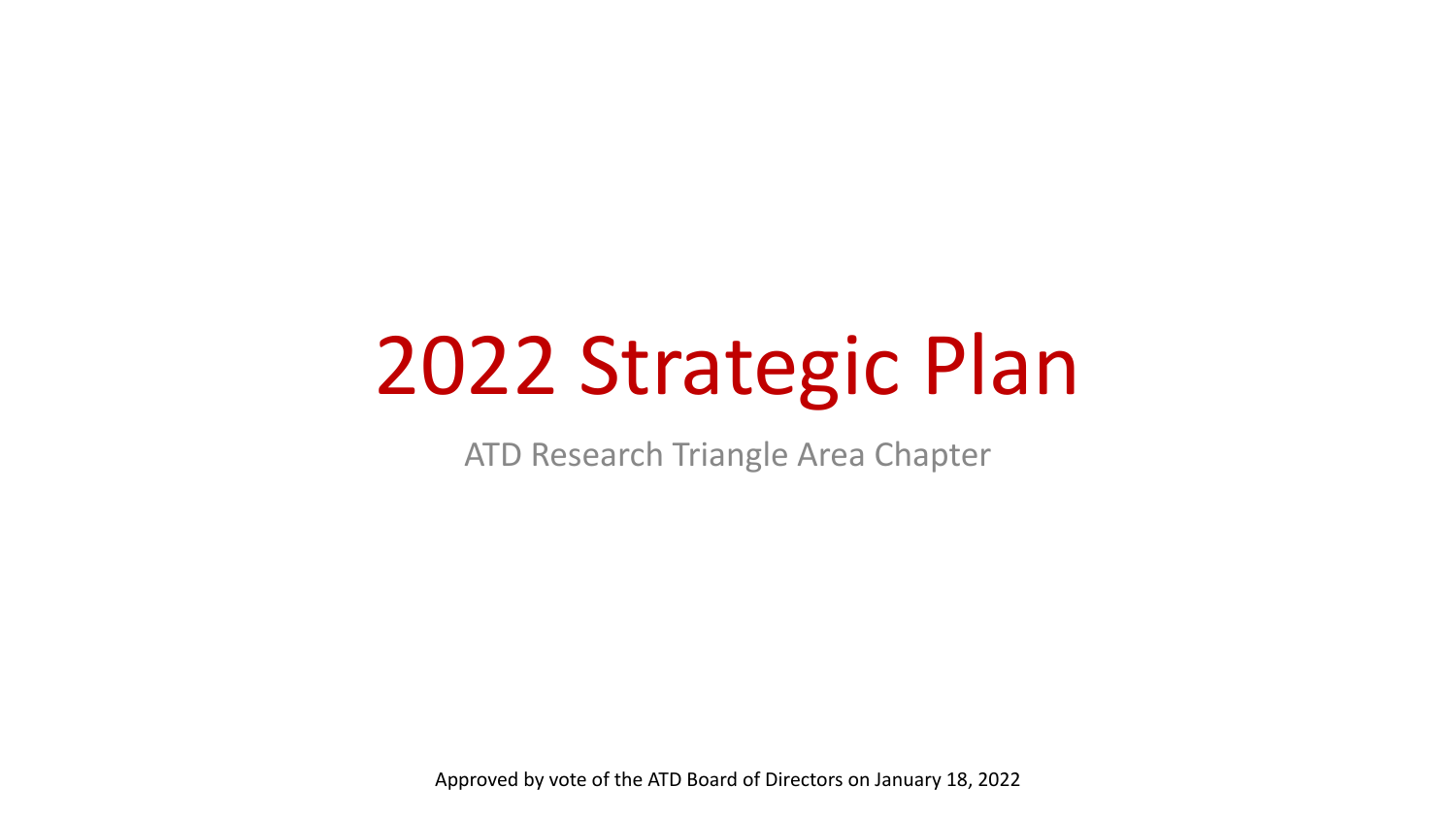### Board of Directors

#### (Alex, Maria, Ken)

| Goals                                                            |                                                                  | Strategies/Tasks |                                                                                                                        | <b>Due Date</b> |
|------------------------------------------------------------------|------------------------------------------------------------------|------------------|------------------------------------------------------------------------------------------------------------------------|-----------------|
| $\mathbf{1}$<br>Carried over<br>from 2021                        | Develop, execute, and<br>monitor a two-year strategic<br>plan.   | 1a               | Create strategic goals for 2022 & 2023. (presidents)                                                                   | 1/2022          |
|                                                                  |                                                                  | 1 <sub>b</sub>   | Monthly updates at board meetings. (presidents)                                                                        | monthly         |
|                                                                  |                                                                  | 1c               | Formal mid-year check-in and revisions if necessary. (presidents)                                                      | 7/2022          |
| $\overline{2}$<br>1-Year Goal,<br>Should relate to<br>$CARE +$   | Develop a formal onboarding<br>program for new board<br>members. | 2a               | Research what other chapters are doing for board onboarding and get feedback on 2021 onboarding<br>experience. (Maria) | 3/2022          |
|                                                                  |                                                                  | 2 <sub>b</sub>   | Design, Develop, and Document 2022 onboarding program. (presidents)                                                    | 8/2022          |
|                                                                  |                                                                  | 2c               | Execute 2022 onboarding program. (Maria)                                                                               | 9/2022          |
| 3<br>2-year goal (start<br>in 2022,<br>complete in<br>2023)      | Review and enhance current<br>succession plan.                   | 3a               | Research other chapter's succession plans. (Maria)                                                                     | 6/2022          |
|                                                                  |                                                                  | 3 <sub>b</sub>   | Review and determine missing components (recruitment, pre-board volunteer roles, etc.) (presidents)                    | 10/2022         |
|                                                                  |                                                                  | 3c               | Update, obtain feedback, and approve new plan. (presidents)                                                            | 6/2023          |
| 4<br><b>Optional (Stretch</b><br>goal or Related<br>to Care $+)$ | At least 2 Board Member(s)<br>Presenters at ALC                  | 4a               | Identify interested board members. (presidents)                                                                        | 2/2022          |
|                                                                  |                                                                  | 4b               | Apply to present at ALC. (presenters)                                                                                  | 3/2022          |
|                                                                  |                                                                  | 4c               | Prepare presentation and present at ALC. (presenters)                                                                  | 10/2022         |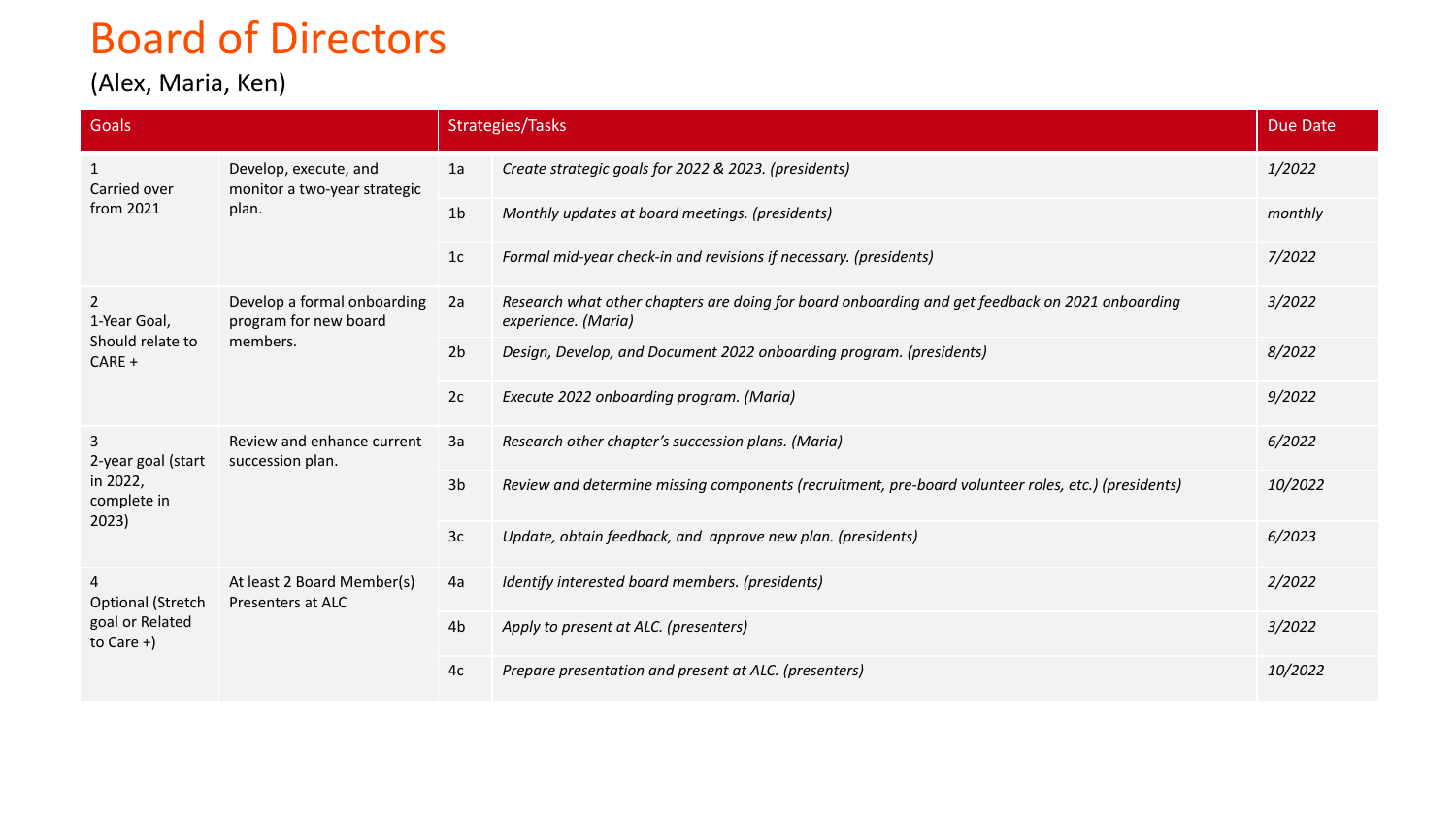### Governance

#### (Alex, Maria, Ken, Wendy)

| Goals                                                                        |                                                                                                | Strategies/Tasks |                                                                                                                                                                                                       |         |
|------------------------------------------------------------------------------|------------------------------------------------------------------------------------------------|------------------|-------------------------------------------------------------------------------------------------------------------------------------------------------------------------------------------------------|---------|
| 1<br>Carried over<br>from 2021                                               | <b>Build on recent SOS</b><br>approvals by applying for<br>national recognition.               | 1a               | Explore opportunities for recognition, including chapter of the month and chapter excellence awards; identify<br>which we will apply for. (Alex)                                                      | 2/2022  |
|                                                                              |                                                                                                | 1 <sub>b</sub>   | Complete any additional work necessary for recognition. (TBD)                                                                                                                                         | 6/2022  |
|                                                                              |                                                                                                | 1c               | Apply for recognition if there is a good fit. (Wendy)                                                                                                                                                 | 9/2022  |
| $\overline{2}$<br>Related to CARE<br>$\pm$                                   | Review and update key<br>documentation, including<br>by-laws and risk plan.                    | 2a               | Form small by-law review team to review and make suggestions. (Alex)                                                                                                                                  | 8/2022  |
|                                                                              |                                                                                                | 2 <sub>b</sub>   | Exec team review risk mitigation plan and make suggestions. (Presidents)                                                                                                                              | 8/2022  |
|                                                                              |                                                                                                | 2c               | Member approve suggested changes to by-laws; board approve suggested changes to risk plan. (Board)                                                                                                    | 11/2022 |
| 3<br>2-year goal (start<br>in 2022,<br>complete in<br>2023)                  | Transition central repository<br>and board communication to<br>a more cohesive<br>environment. | 3a               | Explore options and identify which platform we will use. (Presidents)                                                                                                                                 | 3/2022  |
|                                                                              |                                                                                                | 3 <sub>b</sub>   | Prepare to transition platforms; create training materials.<br>If Google Nonprofit, encourage folks to practice using Meet, Chat, Tasks, and Spaces in the current<br>environment. (Ad Hoc Committee) | 10/2022 |
|                                                                              |                                                                                                | 3 <sub>c</sub>   | Schedule the platform transition to take place at the least disruptive point in time. (Presidents)                                                                                                    | 1/2023  |
| $\overline{4}$<br><b>Optional (Stretch</b><br>goal or Related<br>to $CARE +$ | <b>Update Members Profile</b>                                                                  | 4a               | Review current and adjust current profiles (Admin)                                                                                                                                                    | 3/31    |
|                                                                              |                                                                                                | 4 <sub>b</sub>   | Revieise questions and data to be captured in WA with input from membership - get BOD approvals<br>(Ken/Admin)                                                                                        | 5/31    |
|                                                                              |                                                                                                | 4c               | Rollout - Post and ask Members to update their profiles (Admin/Membership)                                                                                                                            | 9/1     |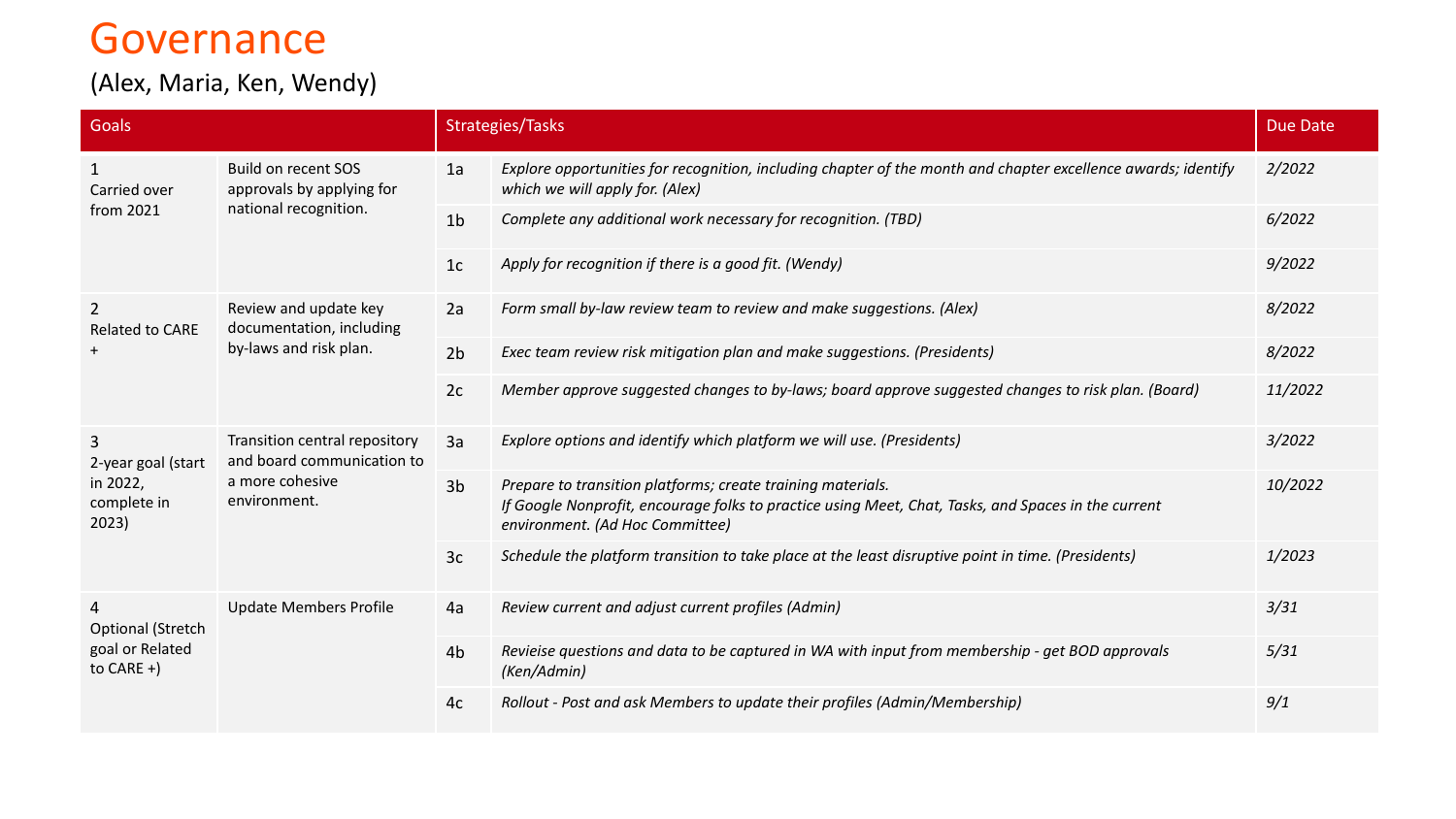### Communications

#### (Jazmin, Elissa)

| Goals                                                        |                                                                                                                                                                                  | Strategies/Tasks<br><b>Due Date</b> |                                                                                                                                            |                   |
|--------------------------------------------------------------|----------------------------------------------------------------------------------------------------------------------------------------------------------------------------------|-------------------------------------|--------------------------------------------------------------------------------------------------------------------------------------------|-------------------|
| 1<br>1-Year Goal,<br>Should relate to<br>CARE +              | <b>Member Communication:</b><br>Chapter communicates with<br>membership about non<br>programming information<br>including via blog, video blog<br>(vlog), newsletter, and so on. | 1a                                  | Once per quarter, have member participation/contribution to the newsletter and/or website                                                  | Quarterly         |
|                                                              |                                                                                                                                                                                  | 1 <sub>b</sub>                      | Promotion of 50th Anniversary across platforms (include mailers possibly)                                                                  | Ongoing           |
| $\overline{2}$<br>1-Year Goal,<br>Should relate to<br>CARE + | <b>Communication Strategy:</b><br>Chapter has a targeted<br>communication strategy and<br>plan (including social media)<br>to communicate with<br>prospects and members -        | 2a                                  | Update the communication strategy documentation to include email and social media strategy to promote<br>two-way engagement where possible | Q1                |
|                                                              |                                                                                                                                                                                  | 2 <sub>b</sub>                      | Corporate social responsibility, international and local recognition; inclusion sessions (possible impact to<br>programming)               | Q1                |
| 3<br>1-Year Goal,<br>Should relate to                        | Incorporation of Brand<br>alignment workshop results<br>to update Website and<br>materials                                                                                       | 3a                                  | Get member input (voting on brand concept) and then Board endorsement                                                                      | Ongoing           |
| Care +                                                       |                                                                                                                                                                                  | 3 <sub>b</sub>                      | Form a volunteer committee to executes task related to brand alignment (in conjunction with Director of<br>Volunteers)                     | Feb 2022          |
|                                                              |                                                                                                                                                                                  | 3c                                  | Creation of ATD RTA Chapter Branding Guide                                                                                                 | <b>March 2022</b> |
|                                                              |                                                                                                                                                                                  | 3d                                  | Update the website and corresponding Communication Templates                                                                               | October 2022      |
| 4<br>2-year goal (start<br>in 2022,<br>complete in<br>2023)  | Google Analytics monthly<br>reporting to Board                                                                                                                                   | 4a                                  | Poll board to confirm what info might be interesting to receive                                                                            | Feb-March<br>2022 |
|                                                              |                                                                                                                                                                                  | 4b                                  | Develop a short work instruction for understanding the Google Analytics report and pulling out relevant<br>information                     | Q1 2023           |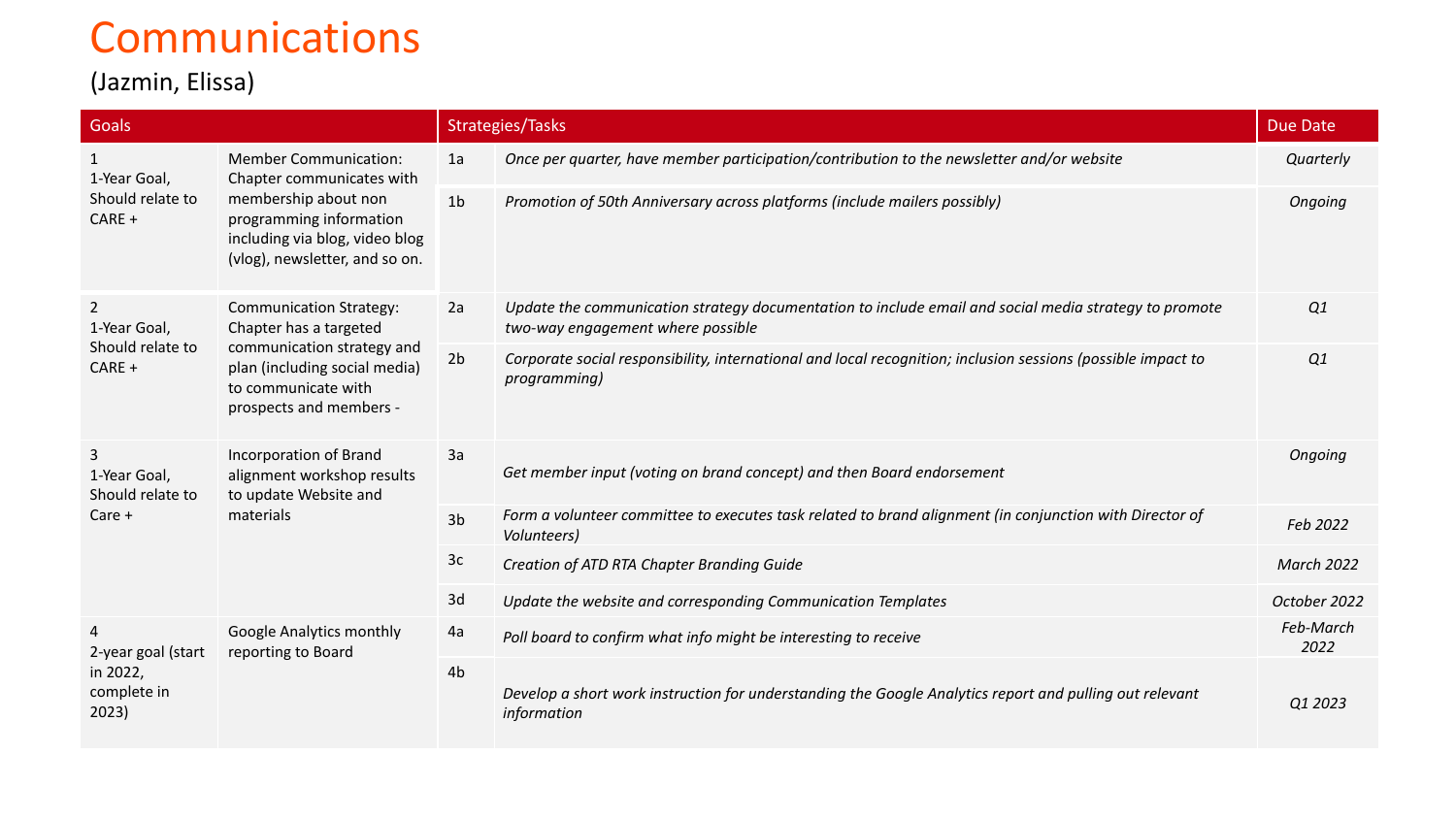# Membership

(Julie, Michelle)

| <b>Goals</b>                                                 |                                                                                                                                                              | Strategies/Tasks |                                                                                                                             | <b>Due Date</b> |
|--------------------------------------------------------------|--------------------------------------------------------------------------------------------------------------------------------------------------------------|------------------|-----------------------------------------------------------------------------------------------------------------------------|-----------------|
| $\mathbf{1}$<br>Carried over<br>from 2021                    | Increase retention of new<br>members (move to 55%<br>existing/45% new, currently<br>50/50 split)                                                             | 1a               | Automate WA emails (series of 3 with eLearnings<br>Note: collaborate with comms                                             | 3/1/2022        |
|                                                              |                                                                                                                                                              | 1 <sub>b</sub>   | Create quarterly networking opportunity unique to new members (stand alone opty). Budget impact if<br>in-person only.       | 3/1/2022        |
|                                                              |                                                                                                                                                              | 1 <sub>c</sub>   | Update eLearning videos and create "learning pathway"                                                                       | 6/1/2022        |
|                                                              |                                                                                                                                                              | 1 <sub>d</sub>   | Enhance accessibility and incorporate new branding on website<br>Note: Collaborate with Comms                               | 10/1/2022       |
| $\overline{2}$<br>1-Year Goal,<br>Should relate to<br>CARE + | Surpass Care+ Power<br>Membership Goal by 5% to<br>attain average power<br>membership base of 50%.                                                           | 2a               | Proactively call Power Members up for renewal one month prior to renewal<br><b>NOTE: Collaborate with Volunteers</b>        | 3/1/2022        |
|                                                              |                                                                                                                                                              | 2 <sub>b</sub>   | Create Power member eWelcome kit.                                                                                           | 6/1/2022        |
|                                                              |                                                                                                                                                              | 2c               | Identify 3 ATD nat'l corporate member groups and convert to Power Members                                                   | 10/1/2022       |
| 3<br>2-year goal (start<br>in 2022,<br>complete in<br>2023)  | Increase base of auto<br>renewals by 20% (currently<br>47; increase to 57)                                                                                   | 3a               | Identify incentive for auto-renewals                                                                                        | 3/1/2022        |
|                                                              |                                                                                                                                                              | 3 <sub>b</sub>   | Contact members one month prior to renewal, to suggest auto-renewal<br><b>NOTE: Collaborate with Volunteers &amp; Comms</b> | 5/1/2022        |
| 4<br>Optional (Stretch<br>goal or Related<br>to Care $+)$    | Strengthen recruitment<br>efforts to increase<br>membership base by 10%<br>(average membership base in<br>2021 = 209; 10% increase =<br>230 average members) | 4a               | Contact all "non-members" that attend monthly meeting.                                                                      | 3/1/2022        |
|                                                              |                                                                                                                                                              | 4 <sub>b</sub>   | Explore badging system to showcase new member, 5 year, 10 year, etc.                                                        | 6/1/2022        |
|                                                              |                                                                                                                                                              | 4c               | Grow student base by 25%                                                                                                    | 10/1/2022       |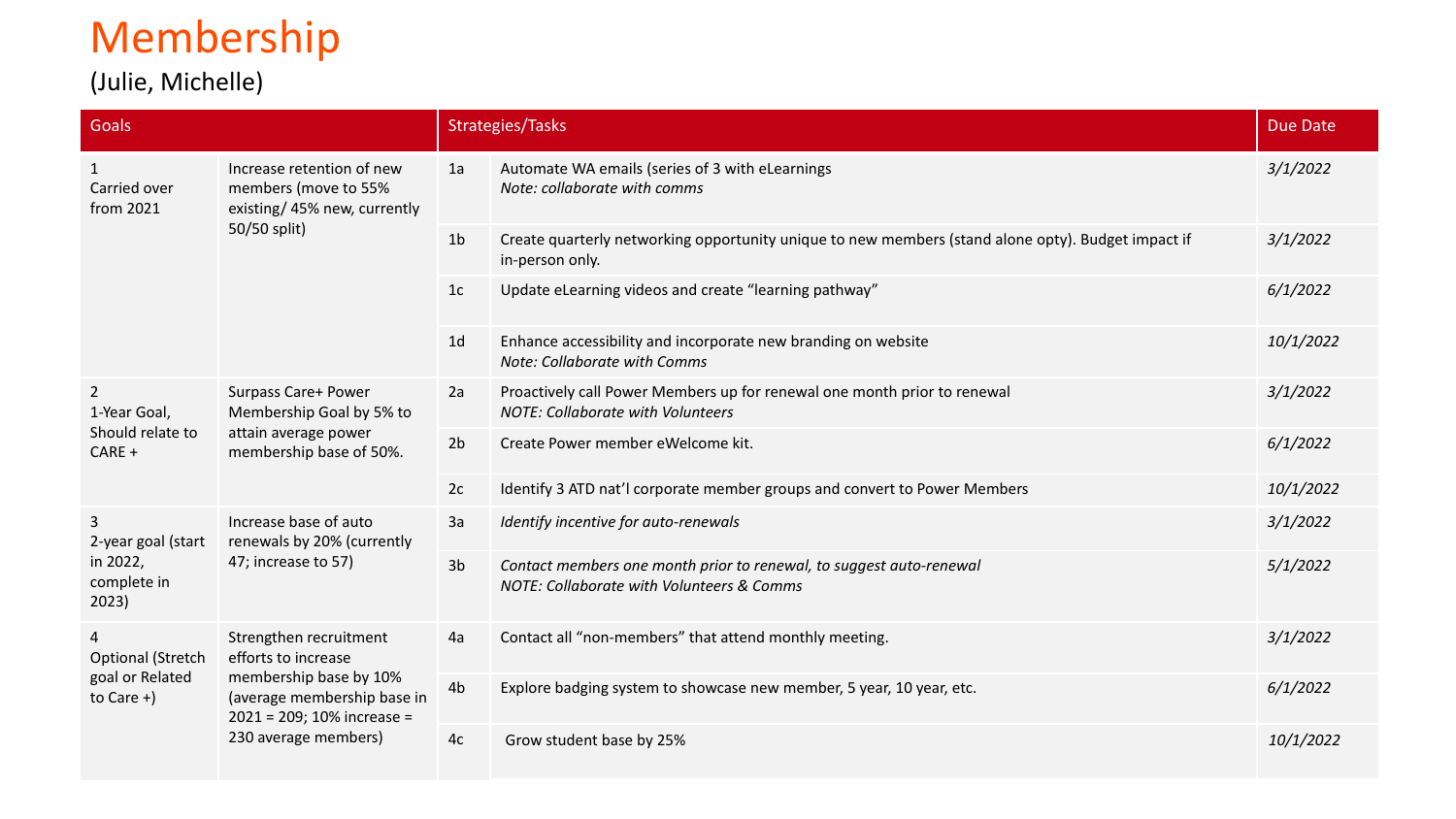# Finance (incl. Sponsors)

### (Kokeita, Paige)

| Goals                                                                            |                                                                                                                                                                 | Strategies/Tasks |                                                                                                                                                                  |                          |
|----------------------------------------------------------------------------------|-----------------------------------------------------------------------------------------------------------------------------------------------------------------|------------------|------------------------------------------------------------------------------------------------------------------------------------------------------------------|--------------------------|
| 1-year goal                                                                      | Increase Income from<br>Sponsorship Program to<br>\$3,750 for 2022 (from new<br>and renewing sponsors) and<br>increase engagement with<br>sponsors.             | 1a               | Engage with other associations (ie. AENC - attend 3 - 4 events during the year) to increase awareness ATD<br>and recruit sponsors                                | 12/31/2022               |
|                                                                                  |                                                                                                                                                                 | 1 <sub>b</sub>   | Reach out to sponsors quarterly to ensure they are satisfied, monitor their needs and track sponsorship<br>benefits monthly                                      | 12/31/2022               |
|                                                                                  |                                                                                                                                                                 | 1c               | Connect with other ATD Chapters to gather best practices for recruitment and retention of sponsors and<br>update Sponsorship brochure with new sponsorship types | 2/28/2022 and<br>ongoing |
|                                                                                  |                                                                                                                                                                 | 1 <sub>d</sub>   | Work with Communications to create a pitch deck for attracting sponsorship opportunities.                                                                        | 6/30/2022                |
| $\overline{2}$<br>Optional<br>(Stretch goal or<br><b>Related to Care</b><br>$+)$ | Increase Income from<br>Sponsorship Program to<br>\$5,000 for 2023 (from new<br>and renewing sponsors) and<br>continue to increase<br>engagement with sponsors. | 2a               | Offer brief Chapter Sponsorship infomercials at beginning of monthly programs when there is no Chapter<br>Sponsor for the program                                | 12/31/2023               |
|                                                                                  |                                                                                                                                                                 | 2 <sub>b</sub>   | Continue membership in other associations to continue sponsorship outreach to support chapter programming<br>and operations                                      | 12/31/2023               |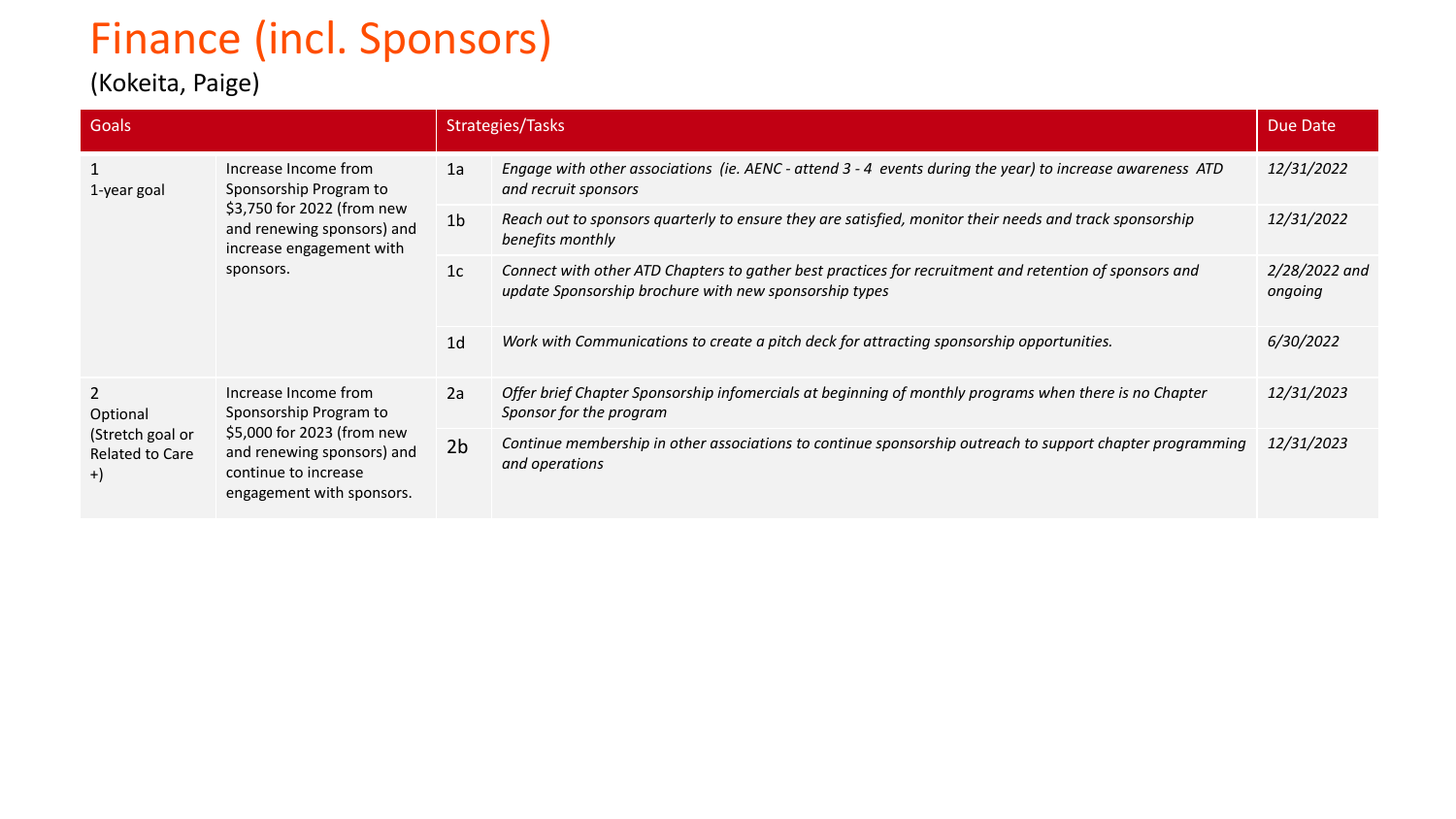# Programming (incl. SIGs)

### (Sean, Nadine)

| Goals                                                            |                                                                                                                                                                | Strategies/Tasks |                                                                                                                                                                                     |            |
|------------------------------------------------------------------|----------------------------------------------------------------------------------------------------------------------------------------------------------------|------------------|-------------------------------------------------------------------------------------------------------------------------------------------------------------------------------------|------------|
| $\mathbf{1}$<br>1-Year Goal,<br>Should relate to<br>$CARE +$     | Plan a year of monthly<br>programs for the chapter.                                                                                                            | 1a               | Share a list of meeting dates and topics to the board Google site to assist with marketing, sponsors, and SIG<br>planning. (Nadine & Sean)                                          | 2/1/2022   |
|                                                                  |                                                                                                                                                                | 1 <sub>b</sub>   | Submit complete monthly program information to marketing team at least 45 days in advance of each event.<br>(Nadine & Sean)                                                         | ongoing    |
|                                                                  |                                                                                                                                                                | 1c               | Continue to provide a variety of meeting options, including lunch & learns and socials. (Nadine & Sean)                                                                             | ongoing    |
| $\overline{2}$<br>1-Year Goal,<br>Should relate to<br>CARE +     | Provide in-person options for<br>member events.                                                                                                                | 2a               | Bring back munch and mingles or a similar type of event; Identify who will participate in a group of rotating<br>hosts (Alex) and schedule sessions for the first half of the year. | 3/15/2022  |
|                                                                  |                                                                                                                                                                | 2 <sub>b</sub>   | Evaluate first several sessions and schedule second half of the year based on successes & lessons learned.<br>(TBD)                                                                 | 6/15/2022  |
|                                                                  |                                                                                                                                                                | 2c               | Develop a plan for hybrid meetings, including logistics, risk mitigation, and how to pivot to/from virtual if<br>needed. (Sean & Presidents)                                        | 6/1/2022   |
| 3                                                                | Develop methods for<br>bringing in high quality<br>presentations.                                                                                              | 3a               | Create a speaker agreement that includes code of ethics, fee terms, quality check, etc. (Nadine & Sean)                                                                             | 4/1/2022   |
| 2-year goal (start<br>in 2022,<br>complete in<br>2023)           |                                                                                                                                                                | 3 <sub>b</sub>   | Liaise with other chapters and personal networks to develop a roster of high-quality speakers regardless of<br>topic for future sessions. (Nadine & Sean)                           | 10/1/2022  |
|                                                                  |                                                                                                                                                                | 3 <sub>c</sub>   | Use speaker agreement, roster of high-quality speakers, and identified needs from member surveys to develop<br>2023 program calendar. (Nadine & Sean)                               | 1/15/2023  |
| 4                                                                | Working with other ATD<br>Chapters, take the lead on<br>representing the Chapter<br>with rolling out a Regional<br>Day of Learning Conference<br>in Fall, 2022 | 4a               | Submit proposal to our Board for Approval (Ken)                                                                                                                                     | 1/18       |
| <b>Optional (Stretch</b><br>goal or Related                      |                                                                                                                                                                | 4 <sub>b</sub>   | With other chapters, design the program (DoL Committee)                                                                                                                             | 9/30       |
| to Care $+)$                                                     |                                                                                                                                                                | 4c               | Conduct Conference (DoL Committee)                                                                                                                                                  | <b>TBD</b> |
| 5<br><b>Optional (Stretch</b><br>goal or Related<br>to Care $+)$ | Provide board level support<br>to Special Interest Groups                                                                                                      | 5a               | Schedule quarterly All-SIG leader collaboration calls to foster sharing of ideas, event planning, and problem<br>solving for common issues.                                         | ongoing    |
|                                                                  |                                                                                                                                                                | 5 <sub>b</sub>   | Thanks SIG leaders in various ways and at multiple touchpoints throughout the year.                                                                                                 | ongoing    |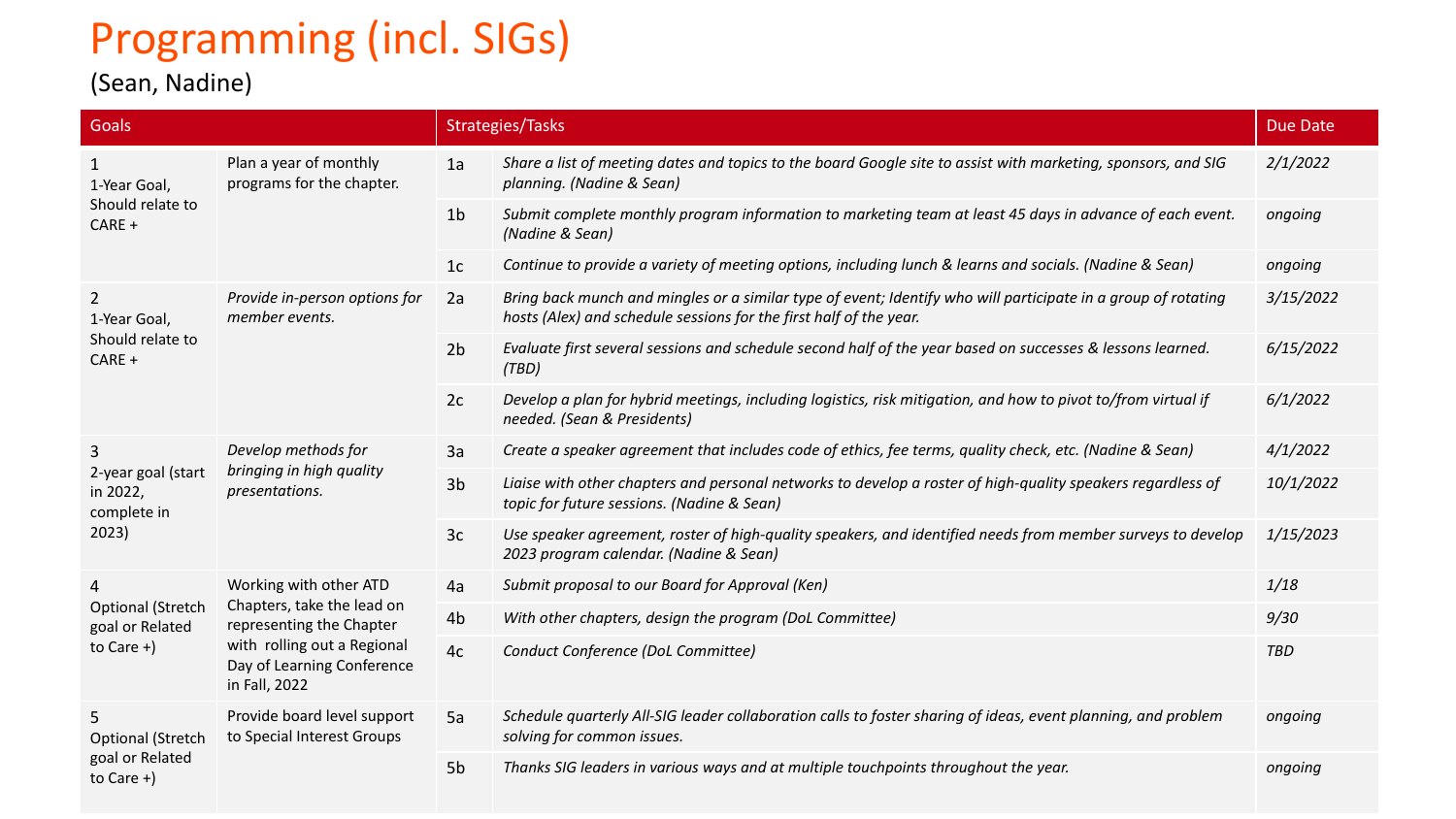### Volunteers

### (Karen)

| Goals                                                            |                                                              | Strategies/Tasks |                                                                                                                                                  | Due Date          |
|------------------------------------------------------------------|--------------------------------------------------------------|------------------|--------------------------------------------------------------------------------------------------------------------------------------------------|-------------------|
| 2-year volunteer<br>goal (start in<br>2022, complete<br>in 2023) | <b>Maintain Volunteer</b><br>Appreciation and<br>Recognition | 1a               | Update Volunteer Awards and Recognition page on the website.                                                                                     | February 2022     |
|                                                                  |                                                              | 1 <sub>b</sub>   | Determine expectations of board members and SIG leaders. What's working, what's not                                                              |                   |
|                                                                  |                                                              | 1c               | Hold Volunteer Fair at Annual Open House to generate interest and communicate the impact of<br>volunteers on the overall success of the chapter. |                   |
| $\overline{2}$                                                   | Establish and maintain<br>volunteer pool of 12<br>members    | 2a               | Contact individuals on Volunteer Page to learn about areas of interest, time available, and expertise                                            | February 2022     |
|                                                                  |                                                              | 2 <sub>b</sub>   | Follow-up with volunteers to thank and to gain feedback on volunteer experience. Obtain feedback<br>from "task leader"                           |                   |
|                                                                  |                                                              | 2c               | Once a quarter, highlight volunteer needs in newsletter                                                                                          |                   |
| 3                                                                | Establish process to identify<br>needs and match volunteers  | 3a               | Create volunteer "intake" form to capture details about time commitment and skills needed                                                        | <b>March 2022</b> |
|                                                                  |                                                              | 3 <sub>b</sub>   | Create task checklists that communicate expectations                                                                                             |                   |
|                                                                  |                                                              | 3c               | Establish process to record volunteer contributions                                                                                              |                   |